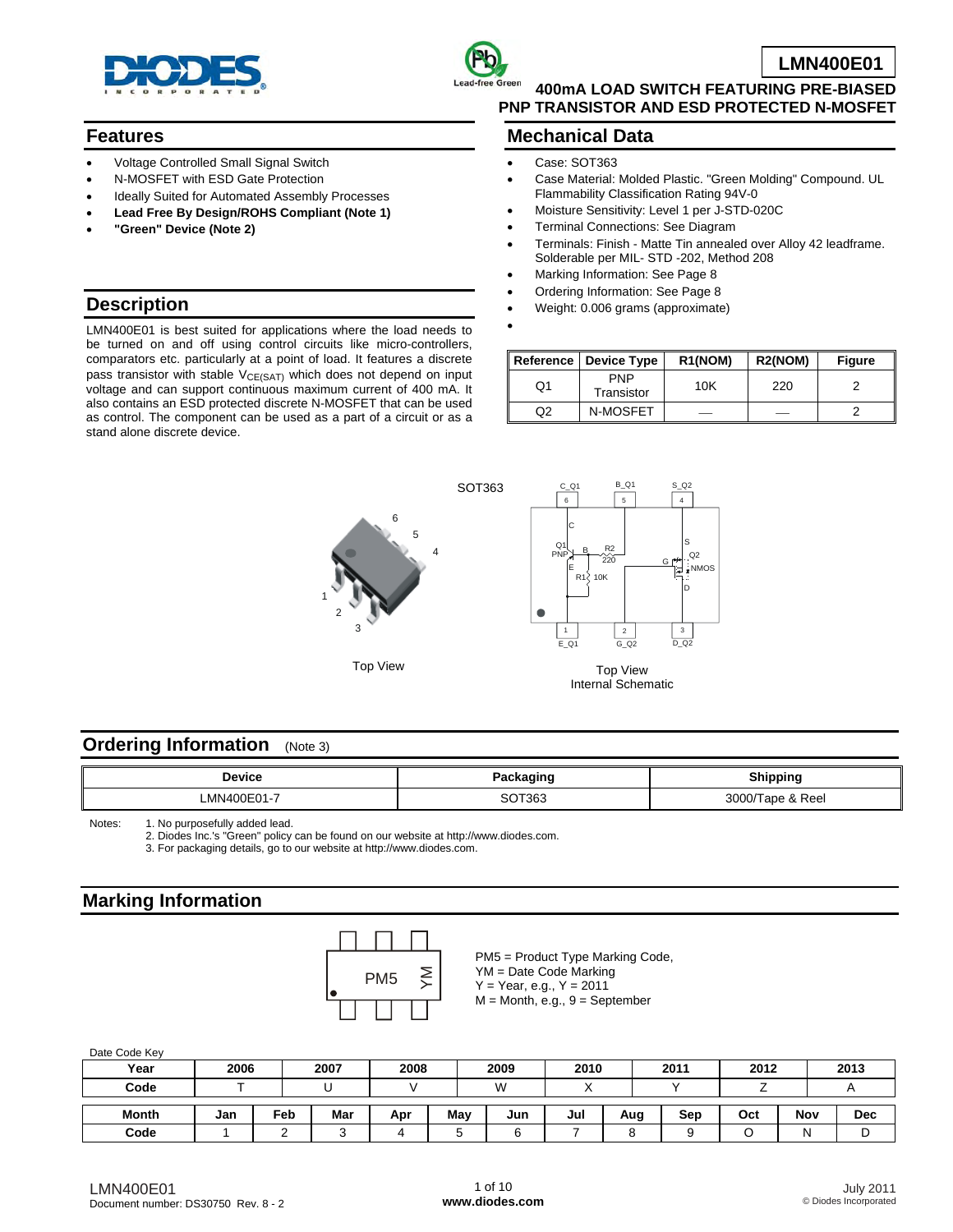

## **Maximum Ratings, Total Device** @TA = 25°C unless otherwise specified

| <b>Characteristic</b>              | Symbol           | Value | Unit  |
|------------------------------------|------------------|-------|-------|
| Power Dissipation<br>(Note 4)      |                  | 200   | mW    |
| Power Derating Factor above 37.5°C | $P_{\text{der}}$ |       | mW/°C |
| Output Current                     | <b>l</b> out     | 400   | mA    |

## **Thermal Characteristics** @TA = 25°C unless otherwise specified

| Characteristic                              |          | Svmbol    | Value           | Unit |
|---------------------------------------------|----------|-----------|-----------------|------|
| Operating and Storage Temperature Range     |          | l stg     | $-55$ to $+150$ |      |
| Thermal Resistance, Junction to Ambient Air | (Note 4) | $R_{AJA}$ | 625             | °C/W |

## **Maximum Ratings: Pre-Biased PNP Transistor (Q1)** @T<sub>A</sub> = 25°C unless otherwise specified

| <b>Characteristic</b>     | Svmbol                 | Value        | Unit |
|---------------------------|------------------------|--------------|------|
| Collector-Base Voltage    | V <sub>CBO</sub>       | -50          |      |
| Collector-Emitter Voltage | <b>V<sub>CEO</sub></b> | -50          |      |
| Supply Voltage            | V cc                   | -50          |      |
| Input Voltage             | V <sub>in</sub>        | $-6$ to $+5$ |      |
| Output Current            |                        | $-400$       | mA   |

## **Maximum Ratings: ESD Protected N-Channel MOSFET (Q2)** @TA = 25°C unless otherwise specified

|                                            | Characteristic               | Symbol                 | Value   | Unit |
|--------------------------------------------|------------------------------|------------------------|---------|------|
| Drain-Source Voltage                       |                              | V <sub>DSS</sub>       | 60      |      |
| Drain Gate Voltage ( $R_{GS} \leq 1M$ Ohm) |                              | <b>V<sub>DGR</sub></b> | 60      |      |
| Gate-Source Voltage                        | Continuous                   |                        | $+/-20$ |      |
|                                            | Pulsed (tp<50 uS)            | V <sub>GSS</sub>       | $+/-40$ |      |
| Drain Current (Note 4)                     | Continuous ( $V_{gs}$ = 10V) |                        | 300     |      |
| Pulsed (tp <10 uS, Duty Cycle <1%)         |                              |                        | 800     | mA   |
| Continuous Source Current                  |                              |                        | 300     | mA   |

Notes: 4. Device mounted on FR-4 PCB, 1 inch x 0.85 inch x 0.062 inch; pad layout as shown on Diodes Inc. suggested pad layout document AP02001, which can be found on our website at [http://www.diodes.com/datasheets/ap02001.pdf.](http://www.diodes.com/datasheets/ap02001.pdf)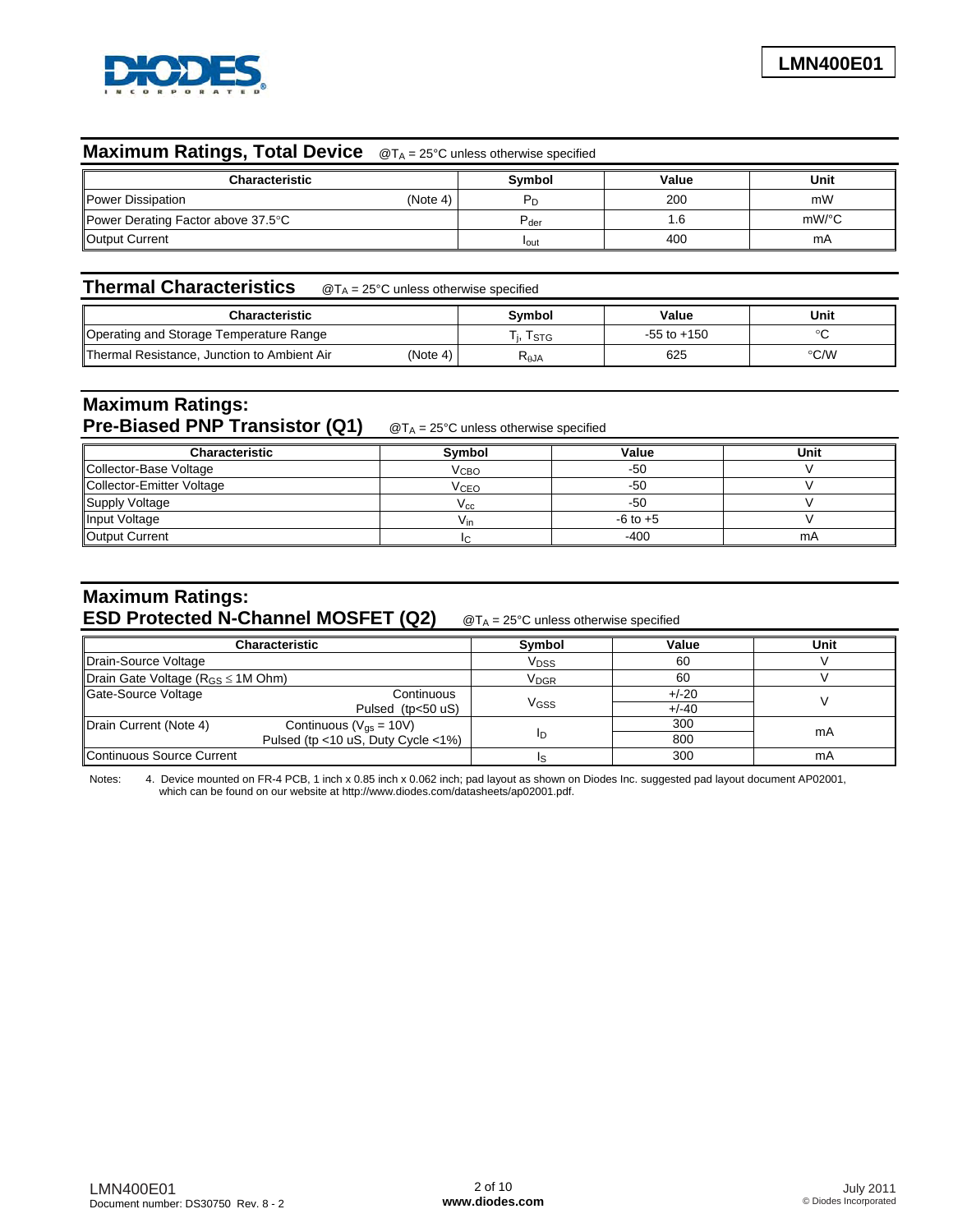

| Electrical Characteristics: Pre-Biased PNP Transistor (Q1)<br>$\mathcal{Q}T_A = 25^{\circ}C$ unless otherwise specified |                                |                                 |                          |                                 |                          |                                                   |
|-------------------------------------------------------------------------------------------------------------------------|--------------------------------|---------------------------------|--------------------------|---------------------------------|--------------------------|---------------------------------------------------|
| <b>Characteristic</b>                                                                                                   | Symbol                         | Min                             | <b>Typ</b>               | <b>Max</b>                      | Unit                     | <b>Test Condition</b>                             |
| OFF CHARACTERISTICS (Note 5)                                                                                            |                                |                                 |                          |                                 |                          |                                                   |
| Collector-Base Cut Off Current                                                                                          | <b>I</b> CBO                   |                                 | $\overline{\phantom{0}}$ | $-500$                          | nA                       | $V_{CB} = -50V, IE = 0$                           |
| Collector-Emitter Cut Off Current                                                                                       | <b>I</b> CEO                   | $\overline{\phantom{0}}$        | $\overline{\phantom{0}}$ | $-1$                            | uA                       | $V_{CE}$ = -50V, $I_B$ = 0                        |
| Collector-Base Breakdown Voltage                                                                                        | $V_{(BR)CBO}$                  | $-50$                           |                          |                                 | V                        | $I_C = -10uA, I_E = 0$                            |
| Collector-Emitter Breakdown Voltage                                                                                     | $V_{(BR)CEO}$                  | -50                             |                          |                                 | V                        | $I_C = -2mA, I_B = 0$                             |
| Input Off Voltage                                                                                                       | $V_{I(OFF)}$                   | $-0.3$                          | $-0.55$                  |                                 | $\vee$                   | $V_{CE} = -5V$ , $I_C = -100uA$                   |
| <b>Ouput Current</b>                                                                                                    | $I_{O(OFF)}$                   | $\overbrace{\qquad \qquad }^{}$ |                          | $-1$                            | uA                       | $V_{CC} = -50V, V_1 = 0V$                         |
| <b>ON CHARACTERISTICS (Note 5)</b>                                                                                      |                                |                                 |                          |                                 |                          |                                                   |
|                                                                                                                         | VCE(SAT)                       | $\qquad \qquad -$               |                          | $-0.15$                         | V                        | $I_C = -10mA$ , $I_B = -0.3mA$                    |
|                                                                                                                         |                                |                                 |                          | $-0.3$                          | $\vee$                   | $_{IC}$ = -200mA, $I_B$ = -20mA                   |
| Collector-Emitter Saturation Voltage                                                                                    |                                |                                 | $\overline{\phantom{0}}$ | $-0.5$                          | V                        | $I_C = -400mA$ , $I_B = -40mA$                    |
|                                                                                                                         |                                | $\overline{\phantom{0}}$        | $\overline{\phantom{0}}$ | $-0.6$                          | $\vee$                   | $I_C = -500 \text{mA}$ , $I_B = -50 \text{mA}$    |
| <b>IDC Current Gain</b>                                                                                                 | $h_{FE}$                       | 55                              | 220                      | $\hspace{0.1mm}-\hspace{0.1mm}$ | $\overline{\phantom{0}}$ | $V_{CE} = -5V$ , $I_C = -50mA$                    |
|                                                                                                                         |                                | 55                              | 225                      |                                 |                          | $V_{CE} = -5V$ , $I_C = -400mA$                   |
| Input On Voltage                                                                                                        | V <sub>I(ON)</sub>             | $-3$                            | $-1.5$                   |                                 | $\vee$                   | $V_O = -0.3V$ , $I_C = -20mA$                     |
| Output Voltage (Equivalent to V <sub>CE(SAT)</sub> )                                                                    | $V_{O(ON)}$                    |                                 | $-0.1$                   | $-0.3$                          | $\vee$                   | $I_0/I_1 = -50mA$ /-2.5mA                         |
| <b>Input Current</b>                                                                                                    |                                | $\overbrace{\phantom{aaaaa}}$   | $-18$                    | $-45$                           | mA                       | $V_1 = -5V$                                       |
| Base-Emitter Turn-on Voltage                                                                                            | $V_{BE(ON)}$                   |                                 | $-1.2$                   | $-1.6$                          | V                        | $V_{CE} = -5V$ , $I_C = -400mA$                   |
| <b>Base-Emitter Saturation Voltage</b>                                                                                  | $V_{BE(SAT)}$                  |                                 | $-1.9$                   | $-2.5$                          | V                        | $I_C = -50mA, I_B = -5mA$                         |
| Input Resistor (Base), +/- 30%                                                                                          | R <sub>2</sub>                 | 0.154                           | 0.22                     | 0.286                           | $K\Omega$                |                                                   |
| Pull-up Resistor (Base to Vcc supply), +/- 30%                                                                          | R <sub>1</sub>                 | $\overline{7}$                  | 10                       | 13                              | KΩ                       |                                                   |
| Resistor Ratio (Input Resistor/Pullup resistor)                                                                         | R <sub>1</sub> /R <sub>2</sub> | 36                              | 45                       | 55                              |                          |                                                   |
| <b>SMALL SIGNAL CHARACTERISTICS</b>                                                                                     |                                |                                 |                          |                                 |                          |                                                   |
| <b>Gain Bandwidth Product</b>                                                                                           | $f_T$                          |                                 | 200                      |                                 | <b>MHz</b>               | $V_{CE} = -10V$ , $I_E = -5mA$ ,<br>$f = 100$ MHz |

Notes: 5. Short duration pulse test used to minimize self-heating effect.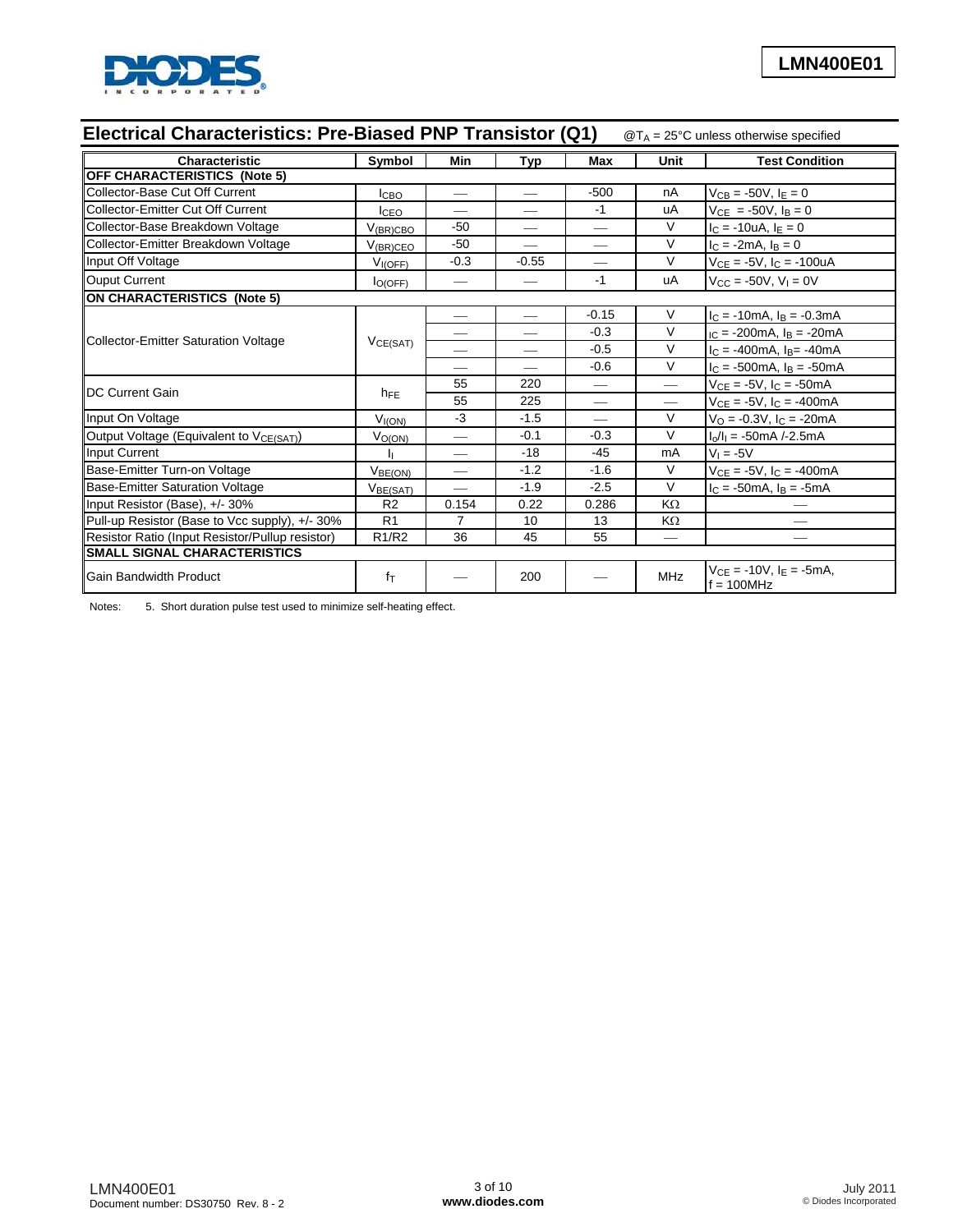

# **Electrical Characteristics: ESD Protected N-Channel MOSFET (Q2)** @TA = 25°C unless otherwise specified

| Characteristic                                                                   | Symbol                                                        | Min                      | Typ                      | Max                      | Unit     | <b>Test Condition</b>                                    |  |
|----------------------------------------------------------------------------------|---------------------------------------------------------------|--------------------------|--------------------------|--------------------------|----------|----------------------------------------------------------|--|
| <b>OFF CHARACTERISTICS (Note 5)</b>                                              |                                                               |                          |                          |                          |          |                                                          |  |
| Drain-Source Breakdown Voltage                                                   | $V_{(BR)DSS}$                                                 | 60                       |                          | $\overline{\phantom{0}}$ | V        | $V_{GS} = 0V$ , $I_D = 10uA$                             |  |
| Zero Gate Voltage Drain Current                                                  | <b>l</b> <sub>DSS</sub>                                       |                          |                          | $\mathbf{1}$             | цA       | $V_{GS} = 0V$ , $V_{DS} = 60V$                           |  |
| Gate-Body Leakage Current, Forward                                               | lgssf                                                         |                          |                          | 10                       | μA       | $V_{GS}$ = 20V, $V_{DS}$ = 0V                            |  |
| Gate-Body Leakage Current, Reverse                                               | <b>I</b> GSSR                                                 |                          | $\overline{\phantom{0}}$ | $-10$                    | μA       | $V_{GS}$ = -20V, $V_{DS}$ = 0V                           |  |
| <b>ON CHARACTERISTICS (Note 5)</b>                                               |                                                               |                          |                          |                          |          |                                                          |  |
| Gate Source Threshold Voltage                                                    | $V_{GS(th)}$                                                  | 1                        | 1.6                      | 2.5                      | $\vee$   | $V_{DS} = V_{GS}$ , $I_D = 0.25mA$                       |  |
|                                                                                  |                                                               |                          | 0.09                     | 1.9                      | $\vee$   | $V_{GS} = 5V$ , $I_D = 50mA$                             |  |
| Static Drain-Source On-State Voltage                                             | VDS(0n)                                                       |                          | 0.6                      | 3.75                     |          | $V_{GS} = 10V$ , $I_D = 500mA$                           |  |
| <b>On-State Drain Current</b>                                                    | $I_{D(0n)}$                                                   | 500                      |                          |                          | mA       | $V_{GS} = 10V$ ,<br>$V_{DS} \ge 2*V_{DS}(ON)$            |  |
|                                                                                  | $R_{DS(on)}$                                                  | $\overline{\phantom{0}}$ | 1.6                      | 3                        |          | $V_{GS} = 5V$ , $I_D = 50mA$                             |  |
| Static Drain-Source On Resistance                                                |                                                               |                          | 1.2                      | 2                        | $\Omega$ | $V_{GS} = 10V$ , $I_D = 500mA$                           |  |
| <b>Forward Transconductance</b>                                                  | <b>g<sub>FS</sub></b>                                         | 80                       | 260                      |                          | mS       | $V_{DS} \ge 2^{\ast}V_{DS(ON)}$ , $I_D = 200 \text{ mA}$ |  |
| <b>DYNAMIC CHARACTERISTICS</b>                                                   |                                                               |                          |                          |                          |          |                                                          |  |
| Input Capacitance                                                                | $C_{iss}$                                                     | $\overline{\phantom{0}}$ | $\overline{\phantom{0}}$ | 50                       | pF       |                                                          |  |
| <b>Output Capacitance</b>                                                        | $C_{\rm oss}$                                                 |                          |                          | 25                       | pF       | $V_{DS}$ = -25V, $V_{GS}$ = 0V, f = 1MHz                 |  |
| Reverse Transfer Capacitance                                                     | C <sub>rss</sub>                                              |                          |                          | 5                        | pF       |                                                          |  |
| <b>SWITCHING CHARACTERISTICS (Note 5)</b>                                        |                                                               |                          |                          |                          |          |                                                          |  |
| Turn-On Delay Time                                                               | $td_{(on)}$                                                   | $\overline{\phantom{0}}$ | $\qquad \qquad$          | 20                       | ns       | $V_{DD} = 30V$ , $V_{GS} = 10V$ ,                        |  |
| Turn-Off Delay Time                                                              | $td_{(off)}$                                                  |                          |                          | 40                       | ns       | $I_D = 200mA$ ,<br>$R_G = 25$ Ohm, $R_L = 150$ Ohm       |  |
|                                                                                  | SOURCE-DRAIN (BODY) DIODE CHARACTERISTICS AND MAXIMUM RATINGS |                          |                          |                          |          |                                                          |  |
| Drain-Source Diode Forward On-Voltage                                            | $V_{SD}$                                                      |                          | 0.88                     | 1.5                      | V        | $V_{GS} = 0V$ , $I_S = 300$ mA*                          |  |
| Maximum Continuous Drain-Source Diode Forward<br>Current (Reverse Drain Current) | l <sub>S</sub>                                                |                          |                          | 300                      | mA       |                                                          |  |
| Maximum Pulsed Drain-Source Diode Forward Current                                | Isм                                                           |                          |                          | 800                      | mA       |                                                          |  |

Notes: 5. Short duration pulse test used to minimize self-heating effect.



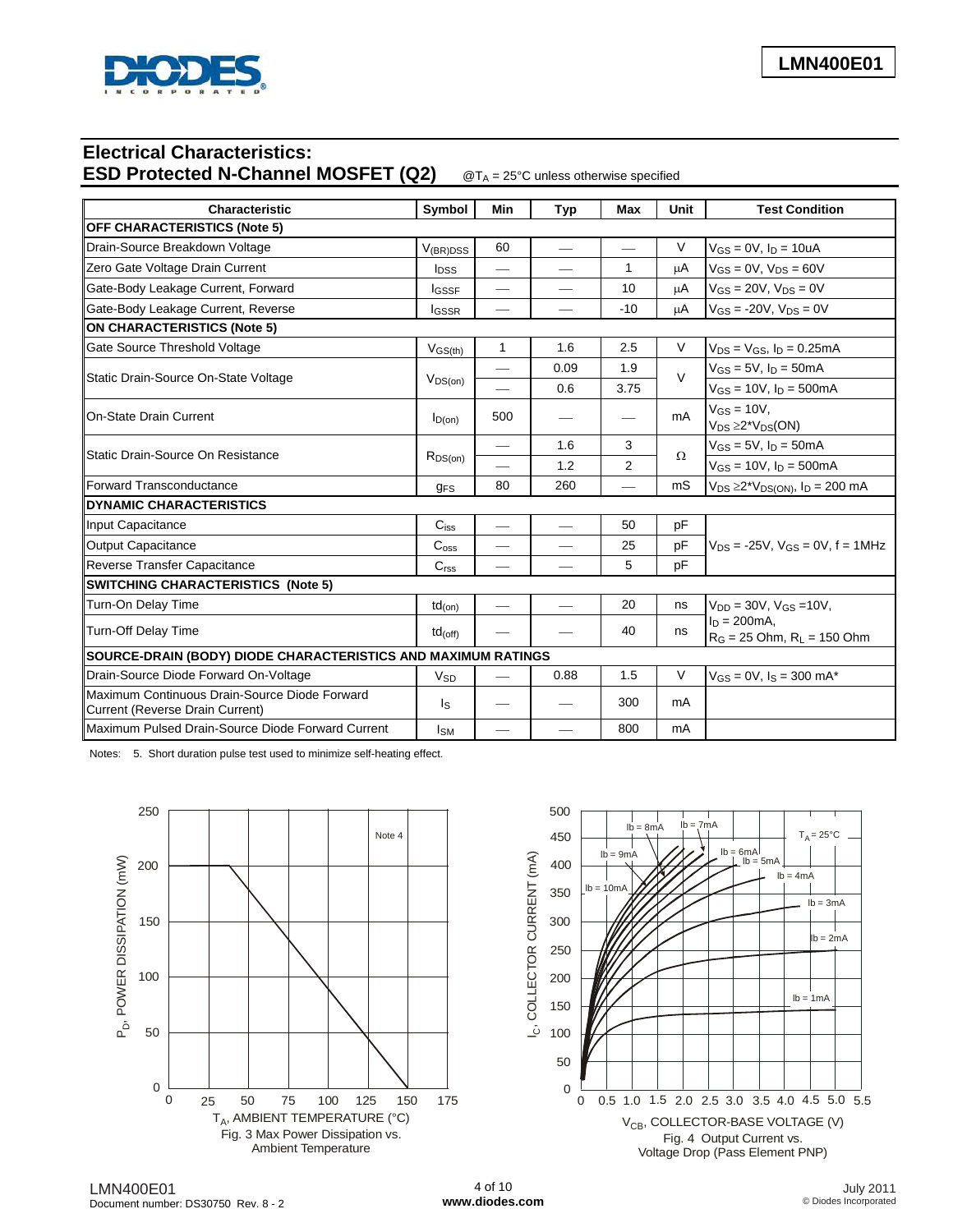

# **LMN400E01**

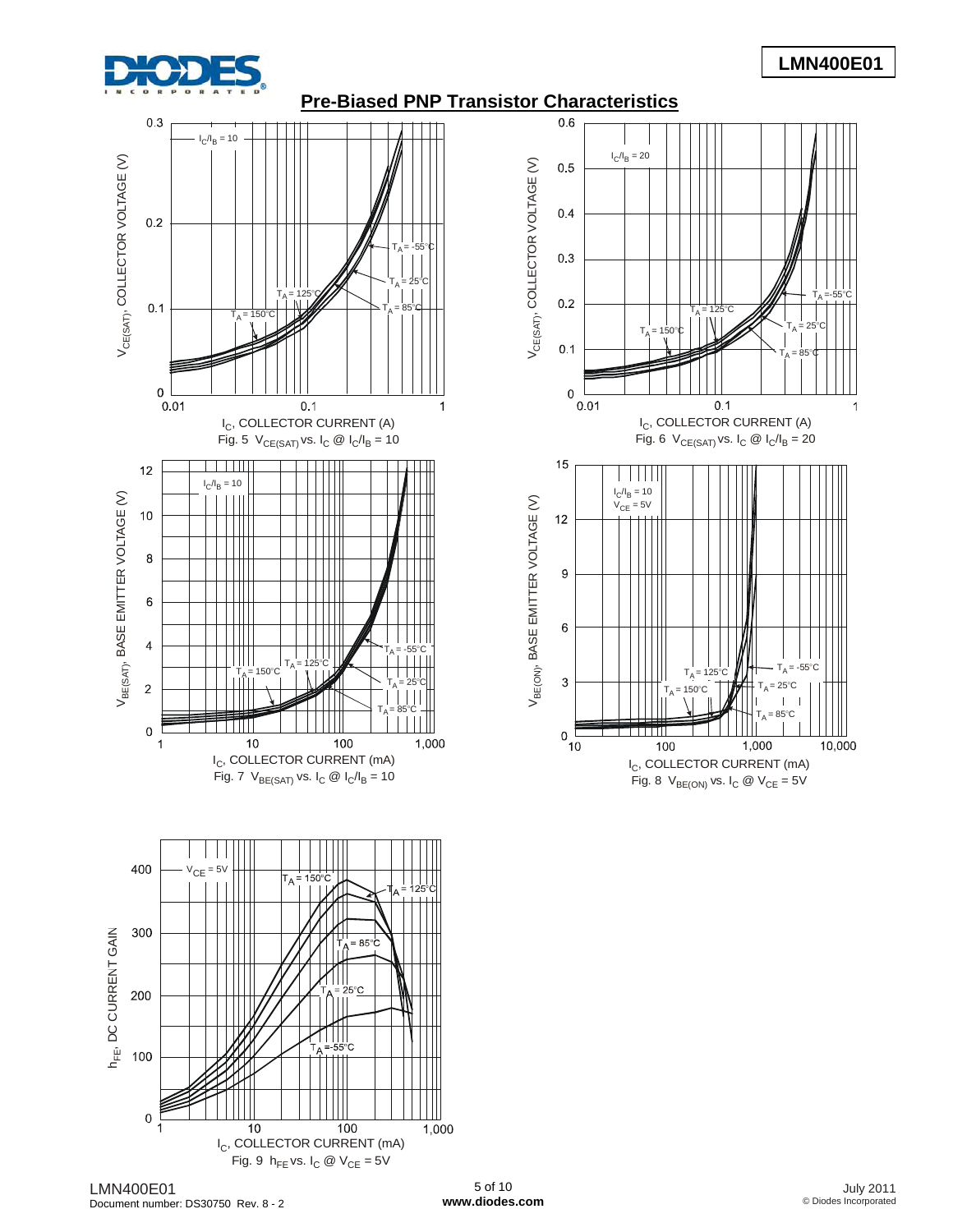

# **LMN400E01**

**Typical N-Channel MOSFET (ESD Protected) Characteristics**



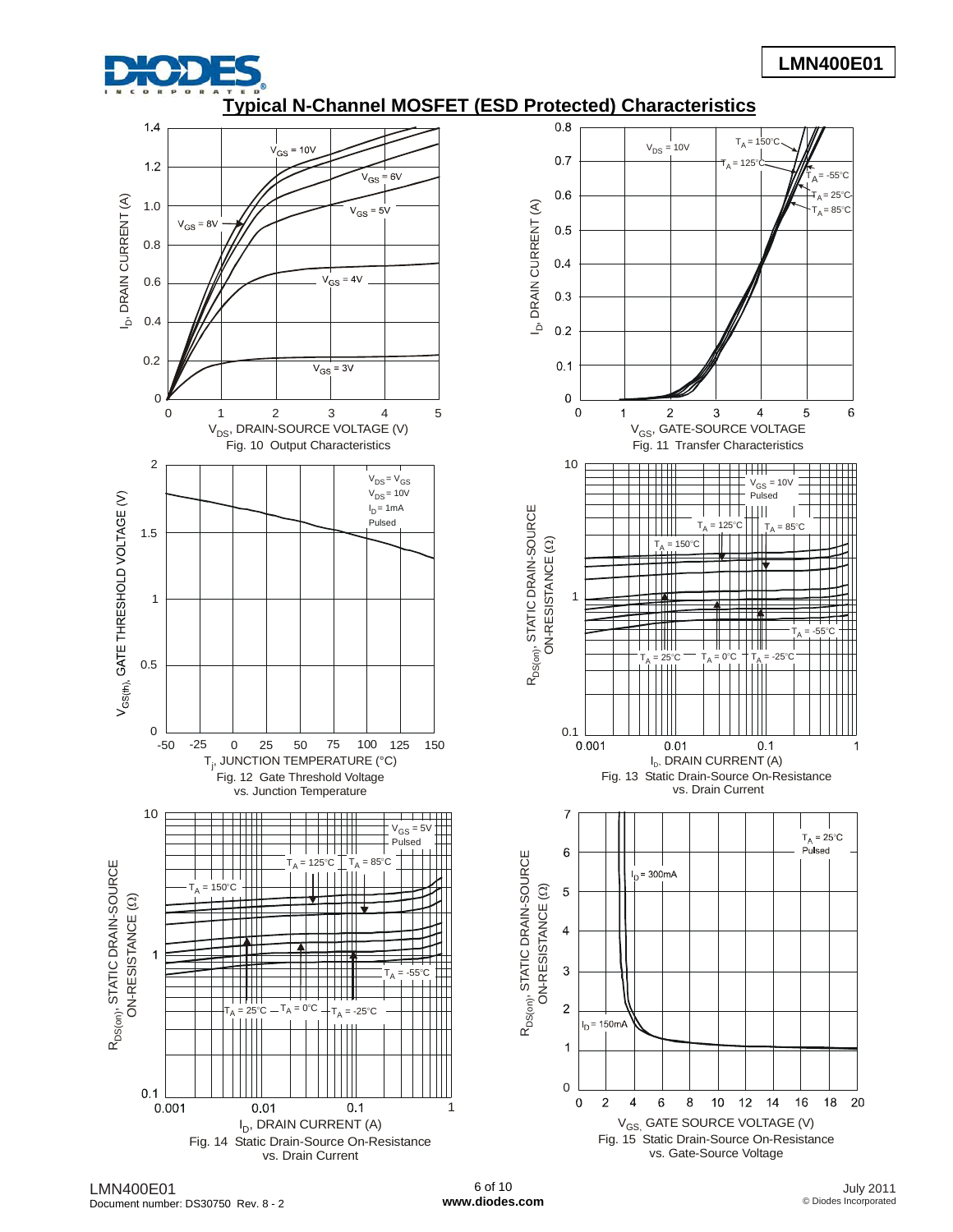# **LMN400E01**





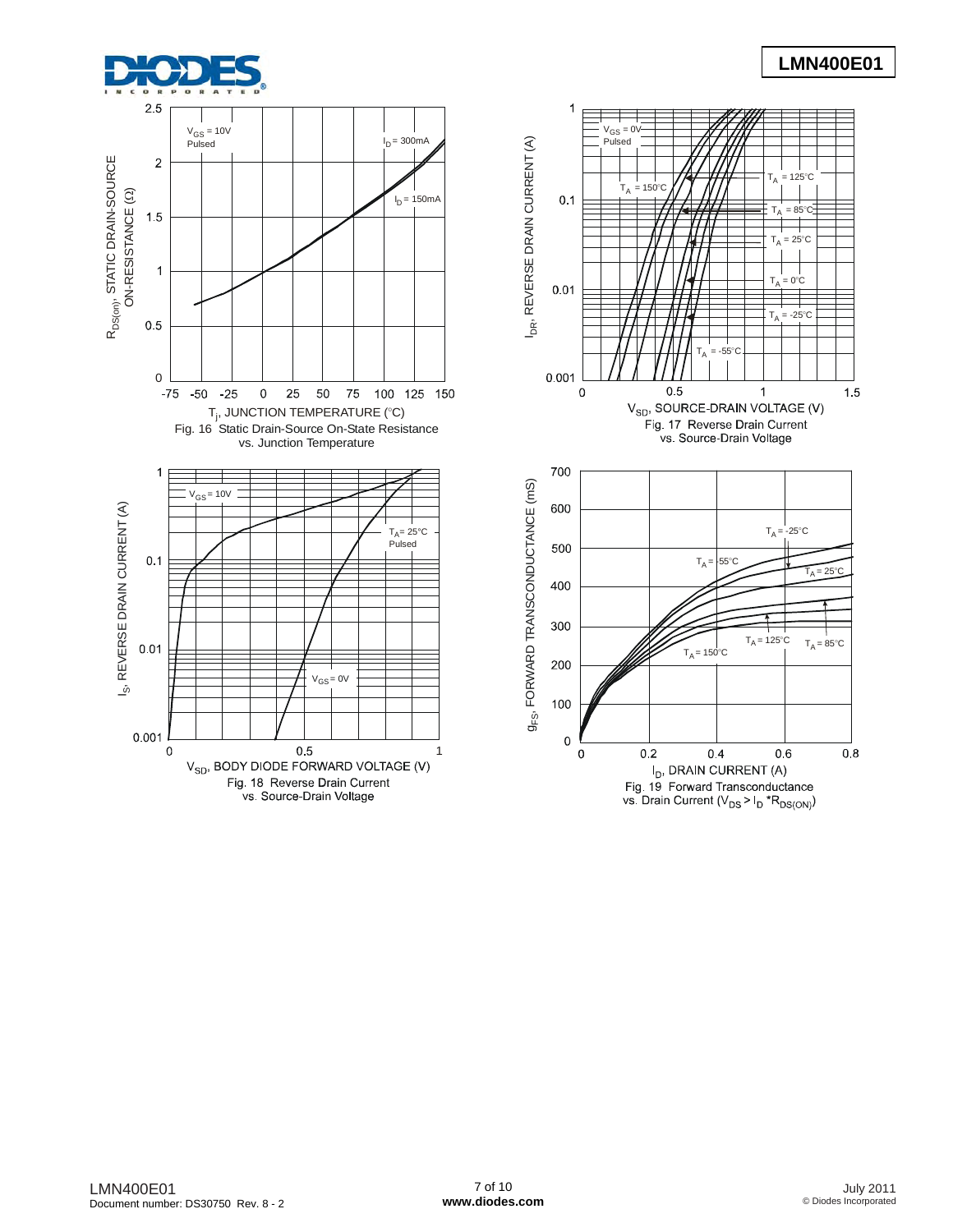

## **Application Details**

PNP Transistor and ESD Protected N-MOSFET integrated as one in LMN400E01 can be used as a discrete entity for general application or as an integrated circuit to function as a Load Switch. When it is used as the latter as shown in Fig. 20, various input voltage sources can be used as long as it does not exceed the maximum ratings of the device. These devices are designed to deliver continuous output load current up to a maximum of 400 mA. The MOSFET Switch draws no current, hence loading of control circuitry is prevented. Care must be taken for higher levels of dissipation while designing for higher load conditions. These devices provide high power and also consume less space. The product mainly helps in optimizing power usage, thereby conserving battery life in a controlled load system like portable battery powered applications. (Please see Fig. 21 for one example of a typical application circuit used in conjunction with a voltage regulator as a part of power management system).



Fig. 20 Circuit Diagram



Fig. 21 Typical Application Circuirt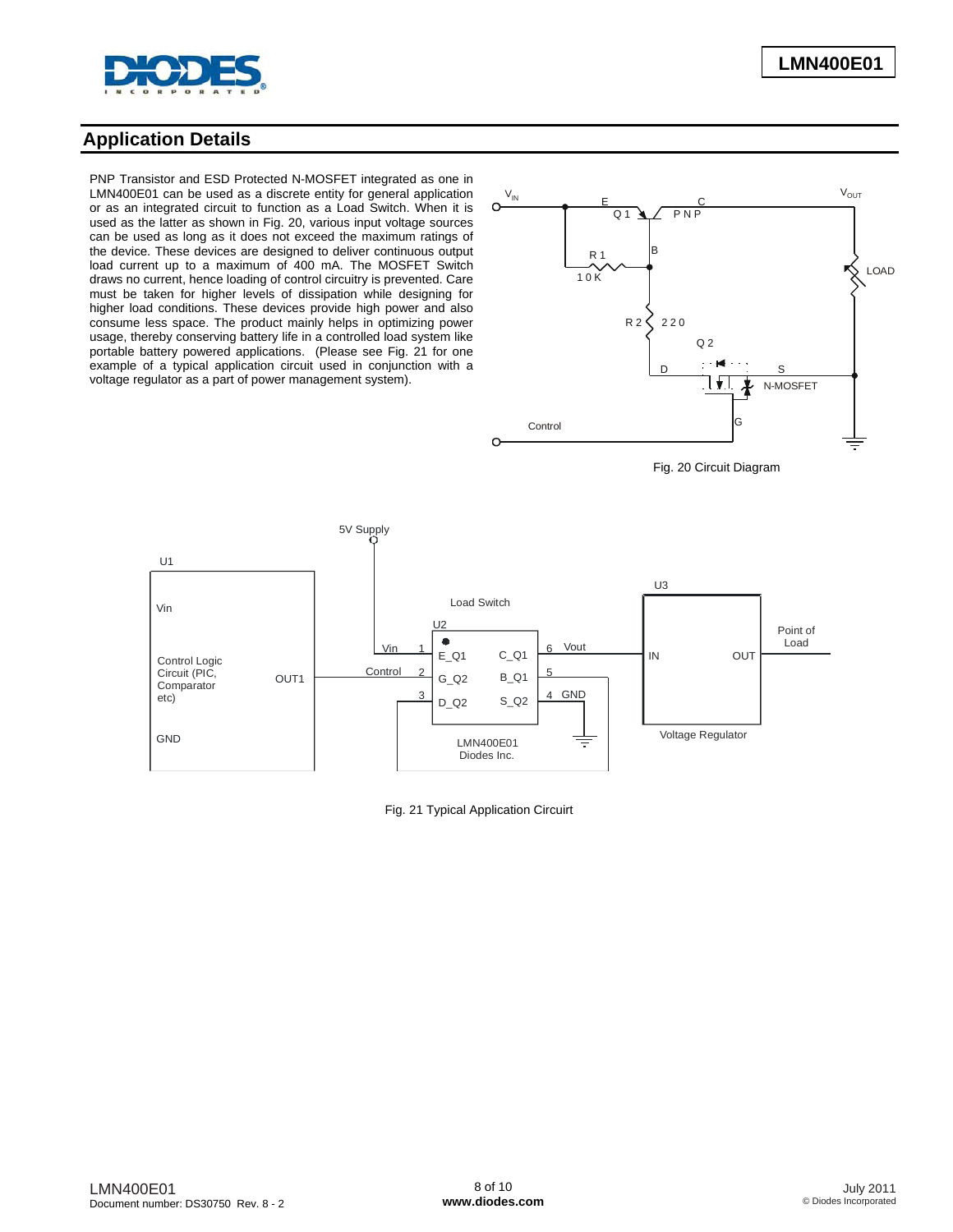

# **Package Outline Dimensions**



| SOT-363 |                      |      |  |  |  |
|---------|----------------------|------|--|--|--|
| Dim     | Min                  | Max  |  |  |  |
| A       | 0.10                 | 0.30 |  |  |  |
| в       | 1.15<br>1.35         |      |  |  |  |
| С       | 2.00                 | 2.20 |  |  |  |
| D       | 0.65 Nominal         |      |  |  |  |
| F       | 0.30                 | 0.40 |  |  |  |
| н       | 1.80                 | 2.20 |  |  |  |
| J       | 0.10                 |      |  |  |  |
| Κ       | 1.00<br>0.90         |      |  |  |  |
| L       | 0.25                 | 0.40 |  |  |  |
| М       | 0.10<br>0.25         |      |  |  |  |
| α       | ∩°                   | 8°   |  |  |  |
|         | All Dimensions in mm |      |  |  |  |

# **Suggested Pad Layout**



| <b>Dimensions</b> | Value (mm) |
|-------------------|------------|
|                   | 2.5        |
| G                 | 1.3        |
|                   | 0.42       |
|                   | 0.6        |
| c                 | 1.9        |
| Ξ                 | 0.65       |